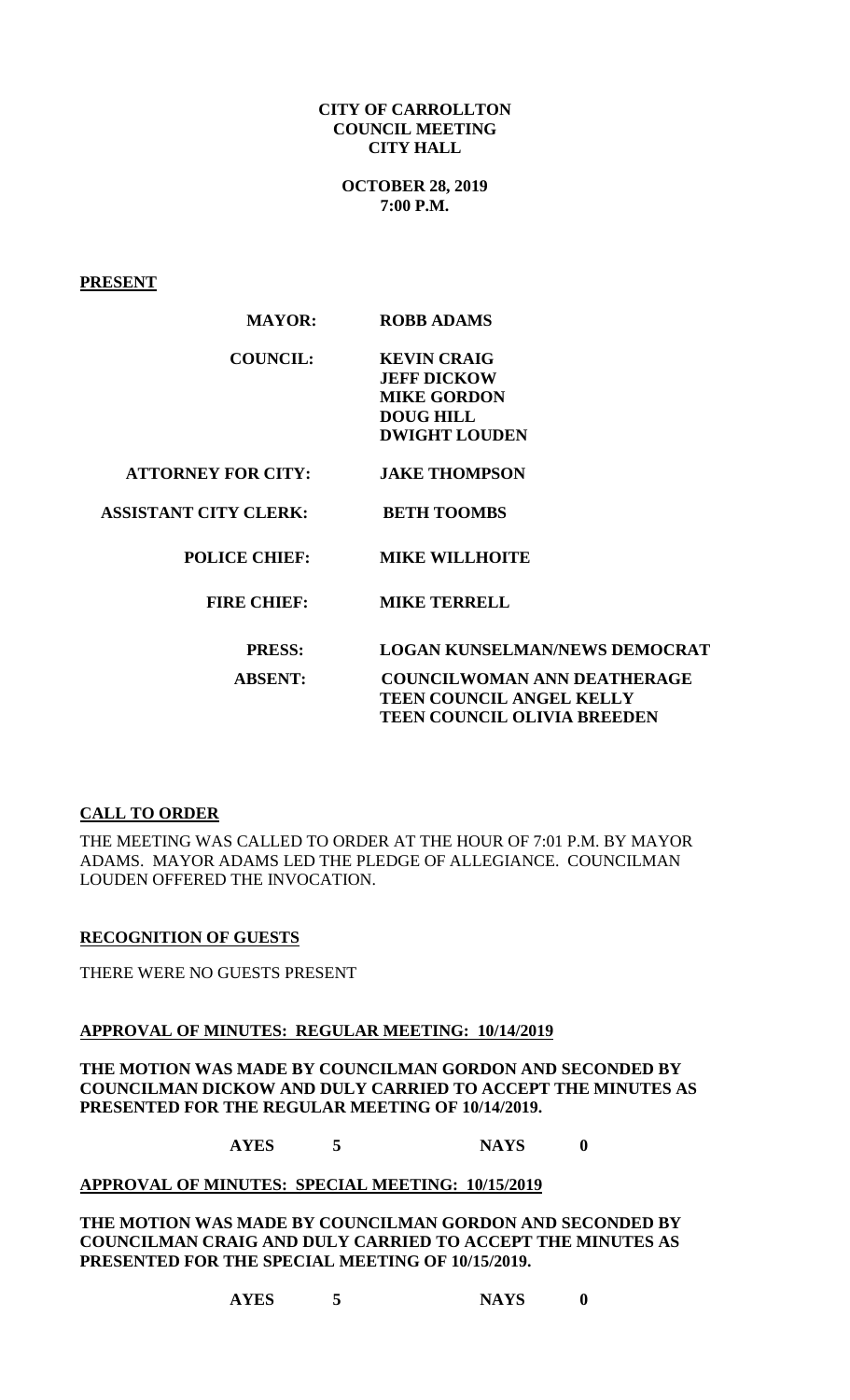## **DISCUSSION OF DATAMAX**

MAYOR ADAMS EXPLAINED THAT DATAMAX CORPORATION WOULD ASSIST THE CITY IN COLLECTING LICENSE FEES FROM BUSINESSES THAT WE CURRENTLY DON'T COLLECT FROM. WE WILL THEN PAY DATAMAX 50% OF FEES PAID BY THE SAME BUSINESSES WE COLLECT FROM FOR THE NEXT 24 MONTH PERIOD. THE AGREEMENT MAY BE TERMINATED BY EITHER PARTY WITH A 60 DAY WRITTEN NOTICE. THEY WILL SEND US A LIST MONTHLY FOR OUR OFFICE TO RECONCILE. ATTORNEY FOR THE CITY, JAKE THOMPSON, SAID HE HAD REVIEWED THE ONE PAGE CONTRACT AND DIDN'T SEE ANY ISSUES. COUNCILMAN DICKOW SAID HE COULDN'T GO ALONG WITH IT, AS THERE IS POTENTIAL FOR ILL EFFECTS.

### **RESOLUTION #2019-15: AUTHORIZING MAYOR TO ENTER INTO AGREEMENT WITH DATAMAX CORPORATION**

ATTORNEY FOR THE CITY, JAKE THOMPSON, READ THE RESOLUTION.

**THE MOTION WAS MADE BY COUNCILMAN CRAIG AND SECONDED BY COUNCILMAN GORDON AND DULY CARRIED TO ADOPT RESOLUTION #2019-15: AUTHORIZING MAYOR TO ENTER INTO AGREEMENT WITH DATAMAX CORPORATION.**

# **AYES 4 NAYS 1 (DICKOW)**

## **DISCUSSION OF INSTALLING NEW ELECTRICAL SERVICE AT POINT PARK**

MAYOR ADAMS SAID THAT HE, COUNCILMAN CRAIG, MISTY WHEELER, AND RON KNIGHT MET WITH PATRICK HABAS, OF KENTUCKY UTILITIES, ABOUT ADDITIONAL ELECTRIC NEEDED AT POINT PARK. DUE TO THE GROWTH OF BANDS AND BBQ, MORE ELECTRIC IS NEEDED. THE COST TO EXTEND PRIMARY IN POINT PARK IN THE FIELD BEHIND CAPTAIN HOOK'S WOULD COST \$2,598.00. TO EXTEND THE PRIMARY AND REMOVE SECONDARY IN POINT PARK ALONG THE KY RIVER, THE COST WOULD BE \$ 3,964.00. RON KNIGHT WILL BE ABLE TO DO THE ADDITIONAL WORK THAT IS NEEDED, ONCE K.U. COMPLETES WORK. COUNCILMAN GORDON ASKED IF THERE WAS MONEY IN THE BUDGET. MAYOR ADAMS SAID THERE IS FOR NOW, BUT THIS WASN'T DISCUSSED DURING BUDGET MEETINGS.

### **THE MOTION WAS MADE BY COUNCILMAN GORDON AND SECONDED BY COUNCILMAN DICKOW AND DULY CARRIED TO INSTALL ADDITIONAL ELECTRIC AT POINT PARK.**

**AYES 5 NAYS 0**

### **UNFINISHED BUSINESS**

PAVERS WILL BE HERE THE WEEK OF NOVEMBER 11. THEY ARE CURRENTLY DELAYED DUE TO A JOB IN TRIMBLE COUNTY.

### **NEW BUSINESS**

## **BULLET PROOF WINDOWS & DOORS**

MAYOR ADAMS PRESENTED A RECOMMENDATION TO COUNCIL REGARDING SAFETY CONCERNS IN CITY HALL. SOUTHEAST BANKING SYSTEMS SUBMITTED A QUOTE TO MAYOR ADAMS FOR A BULLET PROOF WINDOW AT THE CLERK-TREASURER'S OFFICE IN THE AMOUNT OF \$5,230.00. A QUOTE FOR A BULLET PROOF WINDOW AT THE POLICE DEPARTMENT WAS \$3,575.00. TO MAKE THE TWO DOORS AT THE POLICE DEPARTMENT BULLET PROOF WOULD COST \$5,040.00. COUNCILMAN CRAIG SAID THE WALLS AREN'T BULLET PROOF AND IT'S NOT A GOOD IDEA. MAYOR ADAMS SAID HE WAS THINKING OF SAFETY OF THE LADIES IN THE OFFICE. COUNCILMAN LOUDEN SAID WE HAVE THE POLICE IN THE BUILDING. COUNCILMAN GORDON SAID WE CAN DISCUSS DURING BUDGET MEETINGS. NO ACTION TAKEN AT THIS TIME.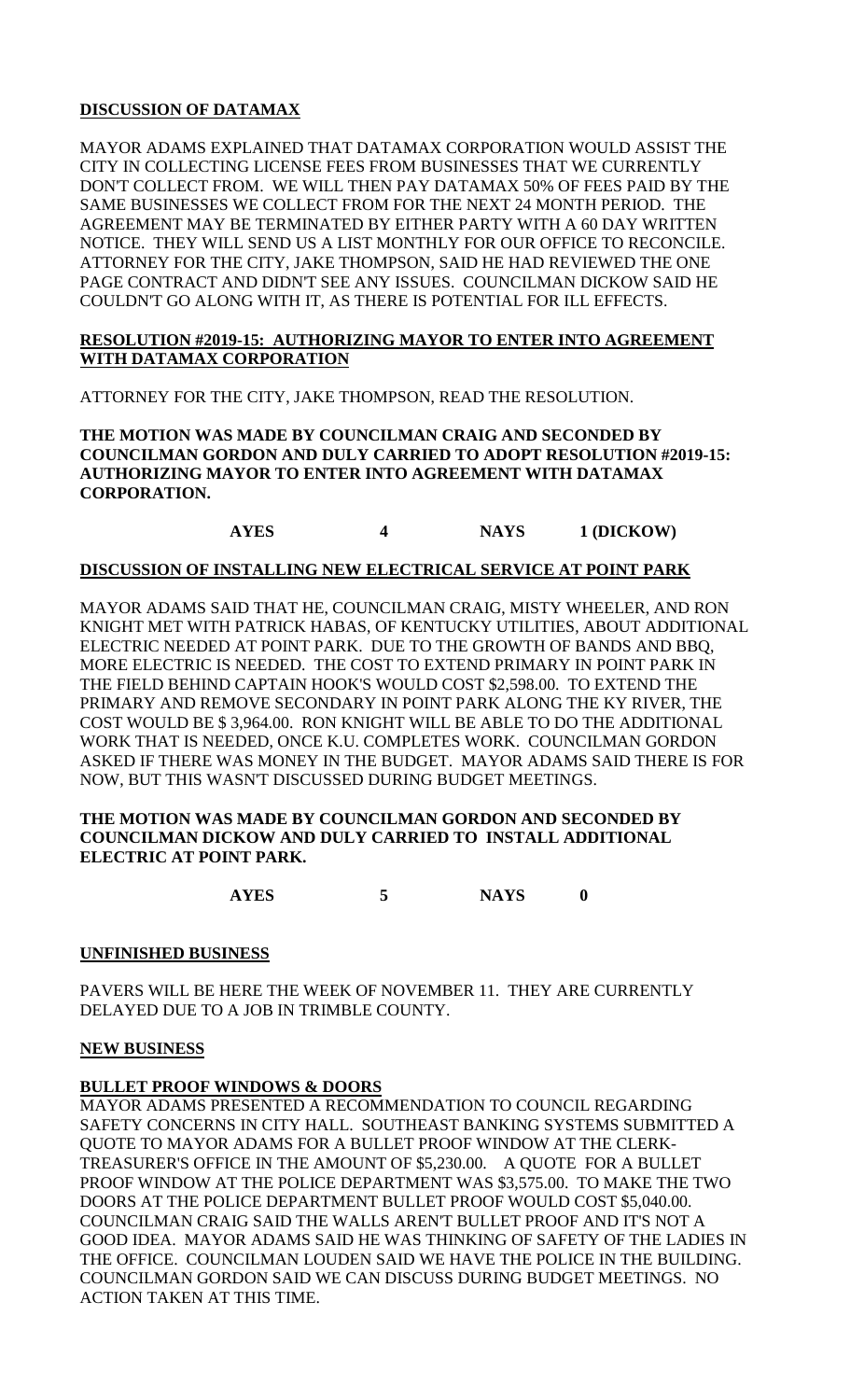## **FOOD PANTRY DUMPSTER**

MAYOR ADAMS BROUGHT FORTH ONE OTHER RECOMMENDATION BEFORE COUNCIL. HE SAID THE FOOD PANTRY RENTED A 20 YARD DUMPSTER WHEN THEY MOVED TO THEIR NEW BUILDING ON THIRD STREET. THE DUMPSTER HAS HAD TO BE EMPTIED TWICE. THE COST EACH TIME IS \$312.90. COUNCILMEN LOUDEN AND GORDON SAID THEY WOULD AGREE TO PAY FOR ONE DUMPSTER BEING EMPTIED, IF THE COUNTY WOULD PAY FOR THE OTHER ONE. NO ACTION TAKEN AT THIS TIME.

### **SURPLUS PROPERTY**

THE MAYOR TOLD COUNCIL THE CITY HAS SOME SURPLUS PROPERTY AND THE POLICE DEPARTMENT HAS SOME ABANDONED PROPERTY. ATTORNEY FOR THE CITY, JAKE THOMPSON, SAID EACH DEPARTMENT'S LIST IS ATTACHED TO THE RESOLUTION.

### **RESOLUTION #2019-16: DECLARING ITEMS SURPLUS AND DISPOSING OF SAME BY PUBLIC AUCTION AND DISPOSING OF ABANDONED PROPERTY BY PUBLIC AUCTION**

ATTORNEY FOR THE CITY, JAKE THOMPSON, READ THE RESOLUTION.

**THE MOTION WAS MADE BY COUNCILMAN LOUDEN AND SECONDED BY COUNCILMAN CRAIG AND DULY CARRIED TO ADOPT RESOLUTION #2019-16: DECLARING ITEMS SURPLUS AND DISPOSING OF SAME BY PUBLIC AUCTION AND DISPOSING OF ABANDONED PROPERTY BY PUBLIC AUCTION.**

# **AYES 5 NAYS 0**

JAKE THOMPSON, ATTORNEY FOR THE CITY, SAID THAT THE POLICE DEPARTMENT HAS MULTIPLE SHOTGUNS AND AMMUNITION THAT IS BEING RETIRED AND REPLACED. FIREARMS FALL UNDER A DIFFERENT STATUTE, WHICH IS WHY A DIFFERENT RESOLUTION IS NEEDED. HE SAID THAT ANY OFFICER TO WHOM THE FIREARMS WERE ISSUED TO, AND IS AUTHORIZED BY LAW, MAY PURCHASE THE ISSUED FIREARM FOR THE FAIR MARKET VALUE OF THE FIREARM. MR. THOMPSON SUGGESTED USING GUN DIGEST TO DECIDE THE FAIR MARKET VALUE.

### **RESOLUTION #2019-17: DECLARING FIREARMS AND AMMUNITION SURPLUS AND DISPOSING OF SAME**

ATTORNEY FOR THE CITY, JAKE THOMPSON, READ THE RESOLUTION.

**THE MOTION WAS MADE BY COUNCILMAN CRAIG AND SECONDED BY COUNCILMAN DICKOW AND DULY CARRIED TO ADOPT RESOLUTION #2019-17: DECLARING FIREARMS AND AMMUNITION SURPLUS AND DISPOSING OF SAME.**

## **AYES 5 NAYS 0**

MAYOR ADAMS SAID THE PUBLIC AUCTION WILL BE AT CITY HALL, NOVEMBER 23 AT 10 A.M. HE IS GOING TO EXTEND AN INVITATION TO CCCDC, CARROLLTON UTILIITES AND THE COUNTY IF THEY HAVE ANY SURPLUS ITEMS. MAYOR ADAMS WILL BE THE AUCTIONEER.

### **NEW POLICY FOR POLICY & PROCEDURE MANUAL**

CHIEF WILLHOITE SAID GREG BECK HAD ADVISED HIM AND TIM MITCHELL OF A NEW POLICY THAT IS NEEDED FOR THE DISPATCH CENTER.

## **MUNICIPAL ORDER#2019-05: UPDATING POLICIES AND PROCEDURES**

ATTORNEY FOR THE CITY, JAKE THOMPSON, READ MUNICIPAL ORDER #2019-05.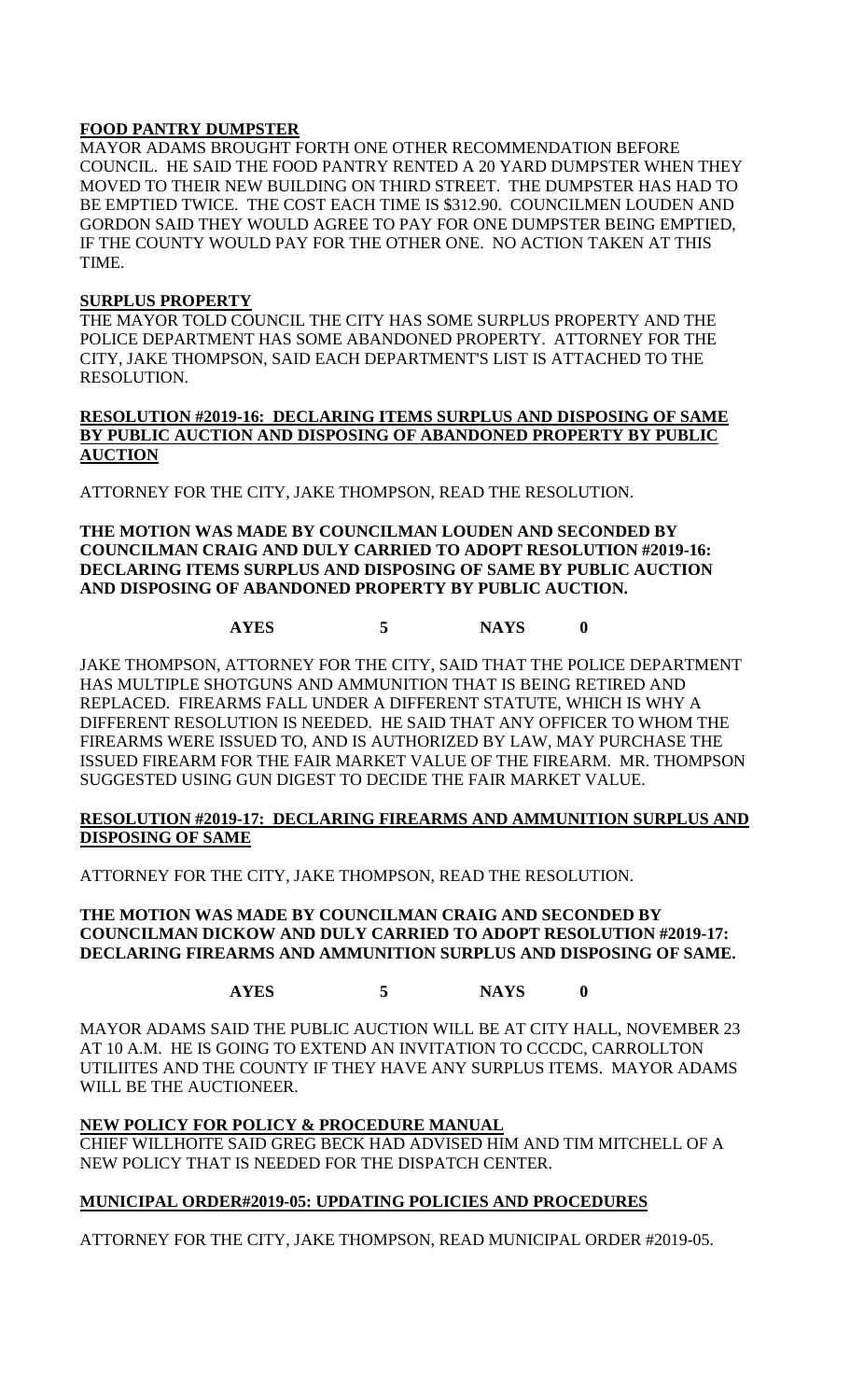**THE MOTION WAS MADE BY COUNCILMAN CRAIG AND SECONDED BY COUNCILMAN DICKOW AND DULY CARRIED TO ADOPT MUNICIPAL ORDER 2019- 05: UPDATING POLICIES AND PROCEDURES.**

### **AYES 5 NAYS 0**

#### **MAYOR'S REPORT**

THE CHAMBER BANQUET IS NEXT MONDAY, NOVEMBER 4 AT GENERAL BUTLER STATE PARK CONFERENCE CENTER. SOCIAL HOUR BEGINS AT 5:30 P.M. DINNER WILL BE SERVED AT 6:30 P.M.

HE SHARED A LETTER WITH COUNCIL THAT HE RECEIVED FROM THE AMERICAN FOUNDATION FOR SUICIDE PREVENTION IN APPRECIATION OF THE SPONSORSHIP FOR THE LOCAL WALK THAT WAS HELD OCTOBER 19. THE COUNCIL, CITY ATTORNEY, AND MAYOR PERSONALLY CONTRIBUTED FOR SPONSORSHIP.

TRICK OR TREAT HAS BEEN CHANGED TO SATURDAY, NOVEMBER 2, FROM 6 - 8 PM. DUE TO THE WEATHER FORECAST ON WEDNESDAY AND THURSDAY. TRUNK OR TREAT HAS ALSO BEEN CHANGED TO SATURDAY.

## **EXECUTIVE SESSION: PER KRS 61.810(C):PROPERTY ACQUISITION/DISPOSITION/LITIGATION**

**THE MOTION WAS MADE BY COUNCILMAN LOUDEN AND SECONDED BY COUNCILMAN HILL AND DULY CARRIED TO GO INTO EXECUTIVE SESSION TO DISCUSS PROPOSED OR PENDING LITIGATION DUE TO AND IN ORDER TO PROTECT ATTORNEY-CLIENT PRIVILEGE; AND PURSUANT TO KRS 61.810(1)(F), TO GO INTO EXECUTIVE SESSION FOR DISCUSSIONS WHICH MIGHT LEAD TO THE APPOINTMENT, DISCIPLINE, OR DISMISSAL OF AN INDIVIDUAL CITY EMPLOYEE, AND/OR BOARD MEMBER, AND/OR COMMISSION MEMBER AT THE HOUR OF 7:57 P.M.**

**AYES 5 NAYS 0**

**THE MOTION WAS MADE BY COUNCILMAN LOUDEN AND SECONDED BY COUNCILMAN HILL AND DULY CARRIED TO COME OUT OF EXECUTIVE SESSION AT THE HOUR OF 8:03 P.M.**

**AYES 5 NAYS 0**

**NO ACTION WAS TAKEN AT THIS TIME.**

#### **APPROVAL OF ACCOUNTS PAID/PAYABLE 10/16/19 - 10/29/19**

**THE MOTION WAS MADE BY COUNCILMAN DICKOW AND SECONDED BY COUNCILMAN HILL AND DULY CARRIED TO APPROVE THE ACCOUNTS PAID/PAYABLE 10/16/19 THROUGH 10/29/19.**

**AYES 5 NAYS 0**

#### **COMMENTS:**

**COUNCILMAN DICKOW:** SUICIDE PREVENTION WALK WAS GREAT & WELL ORGANIZED. THE REFUGE HAD A WELL ATTENDED SERVICE SUNDAY EVENING FOR FIRST RESPONDERS.

**COUNCILMAN CRAIG:** RONNIE AND HIS CREW DID A GREAT JOB AT THE CAMPGROUND FOR HALLOWEEN. PUBLIC WORKS RECENTLY INSTALLED TWO BENCHES THAT TOURISM PURCHASED IN HONOR AND APPRECIATION OF CHARLES WEBSTER'S AND DON MOUGEY'S MANY YEARS OF SERVICE TO THE TOURISM BOARD.